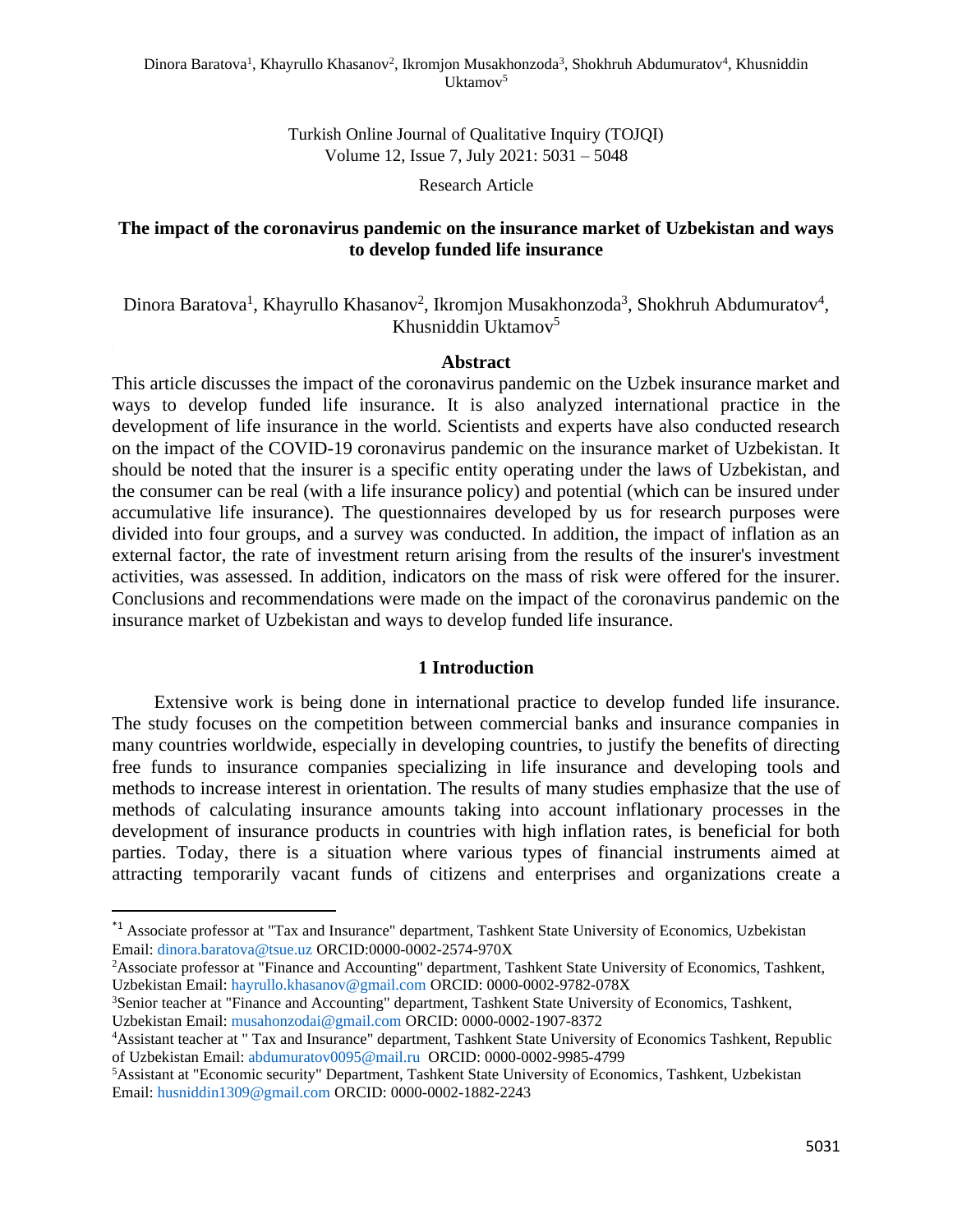competitive relationship between its suppliers, banks and insurance companies. However, in today's relatively high economic climate, the owners of these funds want to get their money back in the short term. In this regard, they are increasingly turning to banks. Therefore, insurance companies need to look for ways to ensure competitiveness, and to do this, first of all, focus on introducing participants to their advantages.

In Uzbekistan, life insurance, and in particular accumulative life insurance, is developing only within the created benefits, and this insurance does not have a mass character among the population. As a result, compared to developed countries, the life insurance network has not been able to play a significant role in the social sphere and the economy as in these countries. There are many reasons for this, and it is necessary to analyze, study these reasons on a scientific basis and find solutions on this basis.

At the end of December 2019, the first coronavirus infection (COVID-19) was reported in Wuhan, the capital of China's Hubei Province, and the disease became widespread in many provinces of the country, other countries and continents. As of March 16, 2020, more than 170,000 people in 148 countries were reported to be infected with the virus. The government of our country has taken drastic measures to mitigate the negative impact of this pandemic on the economy. In particular, in accordance with the Decree of the President of the Republic of Uzbekistan dated March 19, 2020 PD-5969, "On priority measures to mitigate the negative impact of the coronavirus pandemic and global crisis on macroeconomic stability in times of coronavirus infection and other global threats", to ensure the uninterrupted operation of industries and sectors of the economy, stimulate foreign economic activity, effective social support, prevent a sharp decline in incomes, the Anti-Crisis Fund was established under the Ministry of Finance of the Republic of Uzbekistan in the amount of 10 trillion soums. 1]. At the same time, the Republican Special Commission for the preparation of the Program of measures was established according to the Decree of the President. Several restrictions were introduced. In particular, from March 23, 2020, the state borders were closed, all enterprises and institutions in Tashkent (regardless of the form of ownership) were allowed to go on vacation without affecting their main activities, the remaining workers could work as much as possible remotely (online or remotely). Furthermore, from March 16, 2020, air, rail and road services of Uzbekistan with foreign countries were suspended [2].

It should be noted that the large-scale prevention of the COVID-19 coronavirus pandemic in the country has led to a decline in international economic relations, tourism, hotel business, remittances, small businesses in production and services, and, consequently, a decrease in income. This situation has undoubtedly had a negative impact on the development of the insurance market, one of the most important links in the economy, due to the decline in production at enterprises and organizations, the reduction of export-import operations and the decline in business activity, the forecast of insurance services was not met. As a result, the business plans of insurance companies operating in the insurance market of Uzbekistan for 2020 were revised [3].

Scientists and specialists have also conducted research on the impact of the COVID-19 coronavirus pandemic on the insurance market of Uzbekistan.

#### **2 Literature review**

At the end of the 19th century, such views emerged: "some saw the face of the debt category in insurance, others - friendship, others - savings, and fourth - the contract." Thus, the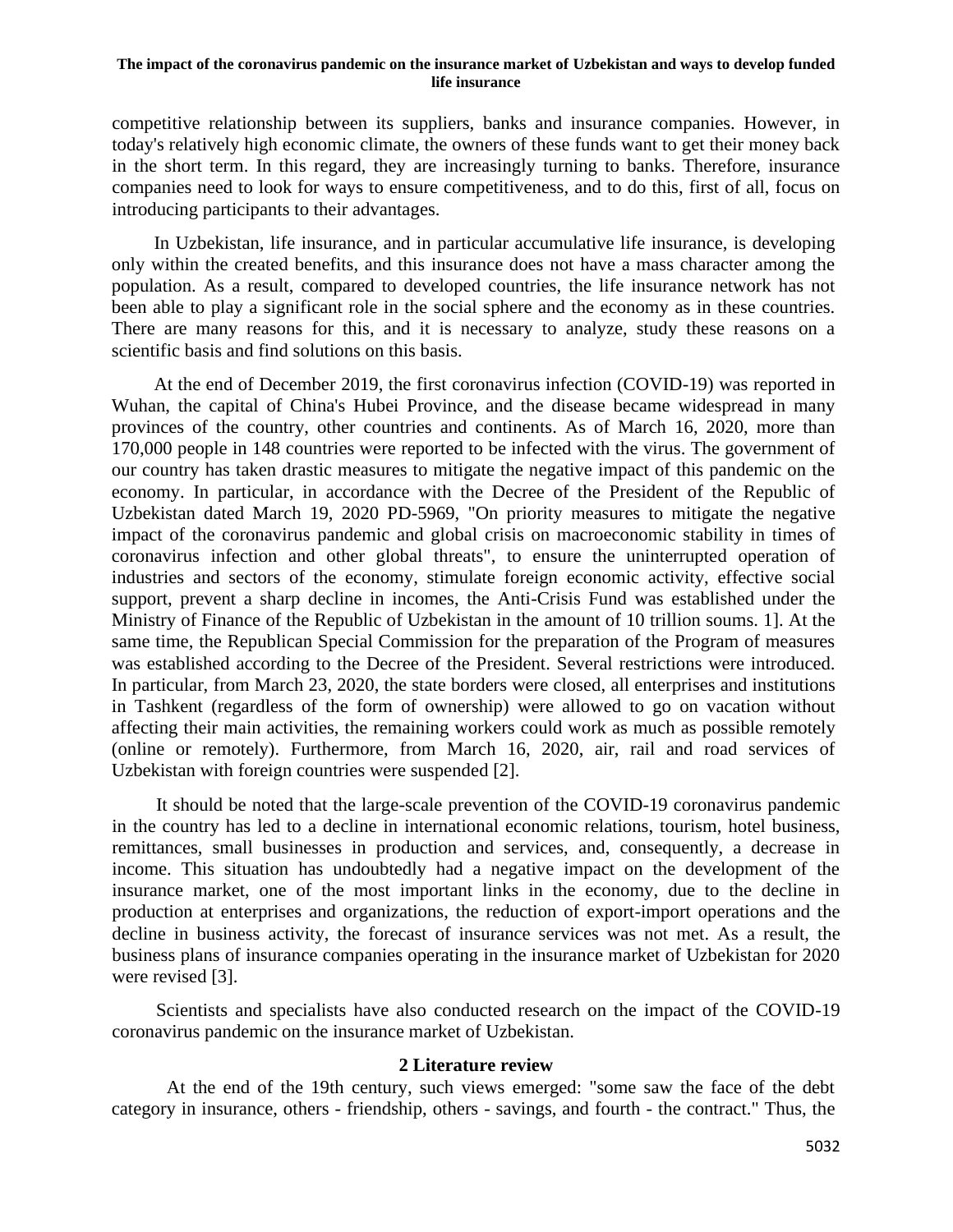initiative to partially include this type of insurance in the credit category has been renewed. In this regard, H.A. Eisenstein wrote that life insurance is a special form of long-term savings, in which the insurance premium is "A simple fund that is accumulated in his personal account in the book of the insurance society, as in banks" [4].

The encyclopedic dictionary of F.A. Brockhaus and A.I. Efron defines the term "life insurance" as follows: the purpose of life insurance is to compensate for the material damage caused to his family members and relatives as a result of the untimely death of the person, it is to spend for a specific purpose after his death or to provide for the insured person in his old age." However, according to the proponents of the theory of damage distribution, there is uncertainty in the definition of the term "compensation for material damage" [5].

A different approach was put forward by the German scientist Gupka. He advanced the theory of the general supply of demand that could occur. Although the scientist's opinions and the notion of meeting the ultimate need for insurance are incredibly different, according to Serebrovsky: the purpose of the "supply" theory is to meet these requirements, focusing the centre of gravity on the initial period of insurance" [6]. "The theory of eventual demand" focuses on anticipating possible claims; focuses on the result of insurance, the purpose of the "supply" theory is to meet these requirements, focusing the centre of gravity on the initial period of insurance" [6].

Thus, contradictions have been identified in eventual demand theory, which are characterized by the absence of a demand for material support in realizing the risk of death in life insurance (e.g., in the wealthy relatives of the deceased). The general theory of possible satisfying demand removes such a contradiction because the achievement of wealth known through life insurance does not contradict the stated primary purpose of insurance.

One of the most meaningful definitions given from a legal point of view is the definition given by A.G. Goyxbarg. This view demonstrates the compatibility of Gobby's theory of eventual demand with Gupka's theory of the general supply of demand that can occur [7].

The following views of T. Iminov and E. Kim are noteworthy: "The introduction of quarantine measures will lead to the closure of most large and small enterprises and the release of employees on unpaid leave. It, in turn, has a negative impact on the conclusion of new insurance contracts and the extension of existing ones." [8]

E.Abdullaev noted that "... The Agency for Development of the Insurance Market has developed a package of insurance products for insurance against coronavirus pandemic, vaccination, outpatient treatment to ensure the stability of incomes and budget savings" [9].

The research conducted by S.Nasretdinov and J.Jorabaev covers the activities of insurance companies during the coronavirus pandemic. According to the authors, in the Uzbek insurance market, mainly insurance of foreigners, property (buildings) insurance has partially decreased. Termination of flights and work regimes of employees and insurance agents in pandemic conditions[10].

# **3 Materials and Methods**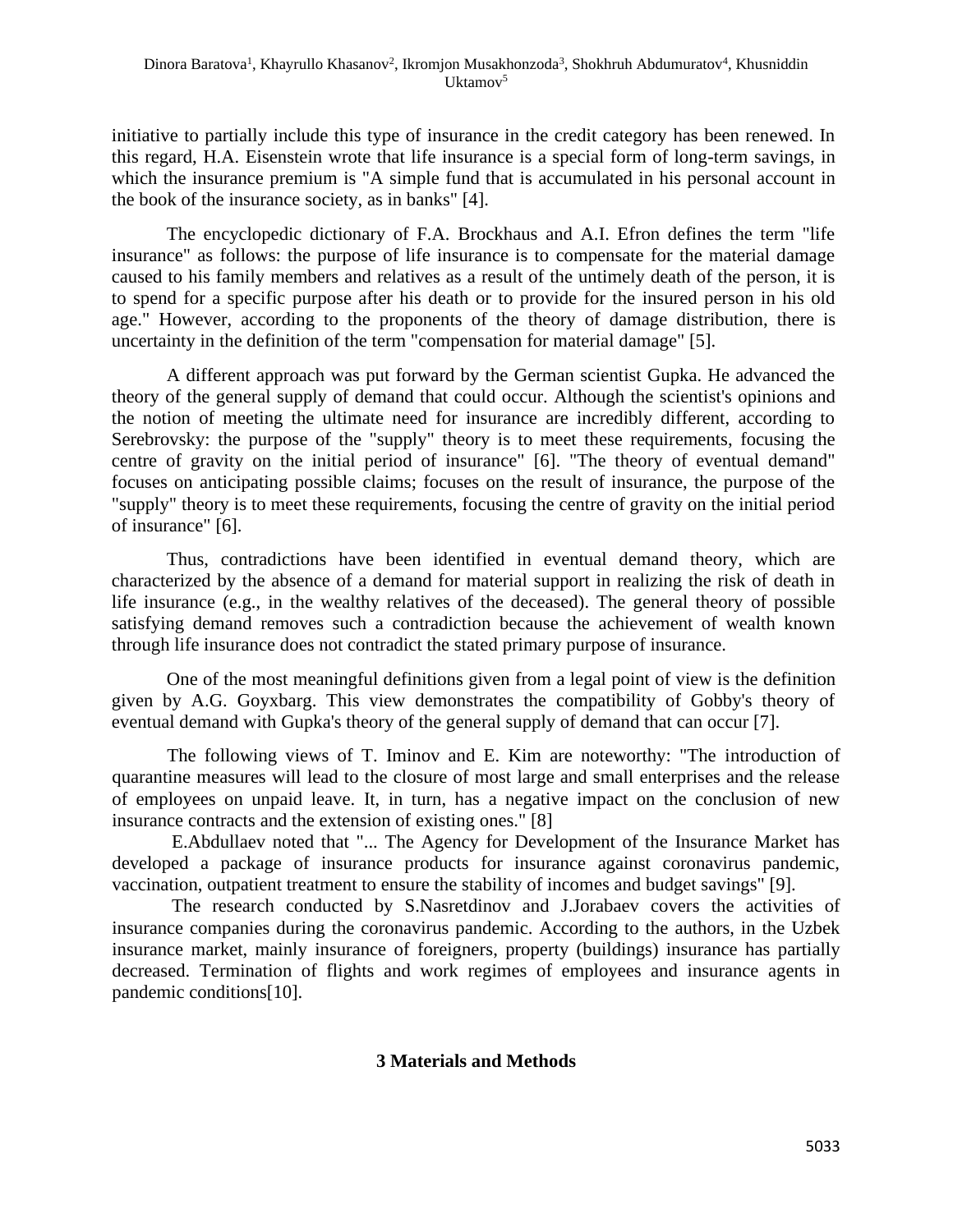As a result of the introduction of strict quarantine restrictions, according to preliminary data, in the first half of 2020, the gross domestic product of Uzbekistan in current prices amounted to 255 252.6 billion soums. And it was increased by 0.2% compared to January-June 2019. However, in January-June 2019, GDP growth was 6% compared to the corresponding period of 2018. Thus, in the first six months of 2020, GDP growth decreased by 5.8% compared to the corresponding growth rate of 2019 [11]. Furthermore, according to statistics, in the first quarter of 2020, the volume of insurance premiums on voluntary insurance amounted to 413.4 billion soums. However, this figure was 449.8 billion soums in the first quarter of 2019, or 36.4 billion soums more than in the first quarter of 2020. In other words, the volume of insurance premiums collected by insurers of the country in the I quarter of 2020 decreased by 8% compared to the volume of insurance premiums collected in the I quarter of 2019 (Figure 1). For comparison: in the first quarter of 2019, the growth of insurance premiums on voluntary types of insurance was 142% compared to the corresponding figure in the first quarter of 2018 [12].



**Figure 1. Dynamics of insurance premiums accumulated on the insurance market of Uzbekistan in the I quarter of 2016-2020 (billion soums)**

Due to the coronavirus pandemic, quarantine restrictions in the Republic of Uzbekistan were officially introduced in the second half of March 2020. So, in January-February of this year, the national insurance market, as usual, continued to develop. However, the disruption of economic activity caused by the coronavirus pandemic in the country since the second half of March 2020 has had a negative impact on key indicators of the insurance market. Therefore, there is an aspect that needs to be debated here. Logically, given the introduction of quarantine restrictions in the country in the second half of March 2020 to mitigate the effects of the coronavirus pandemic, its negative impact in the first quarter of 2020 should not have had a significant impact on the insurance market of Uzbekistan. However, the analysis of the data presented in Figure 1 shows that the volume of insurance premiums on voluntary types of insurance decreased by 8% [13].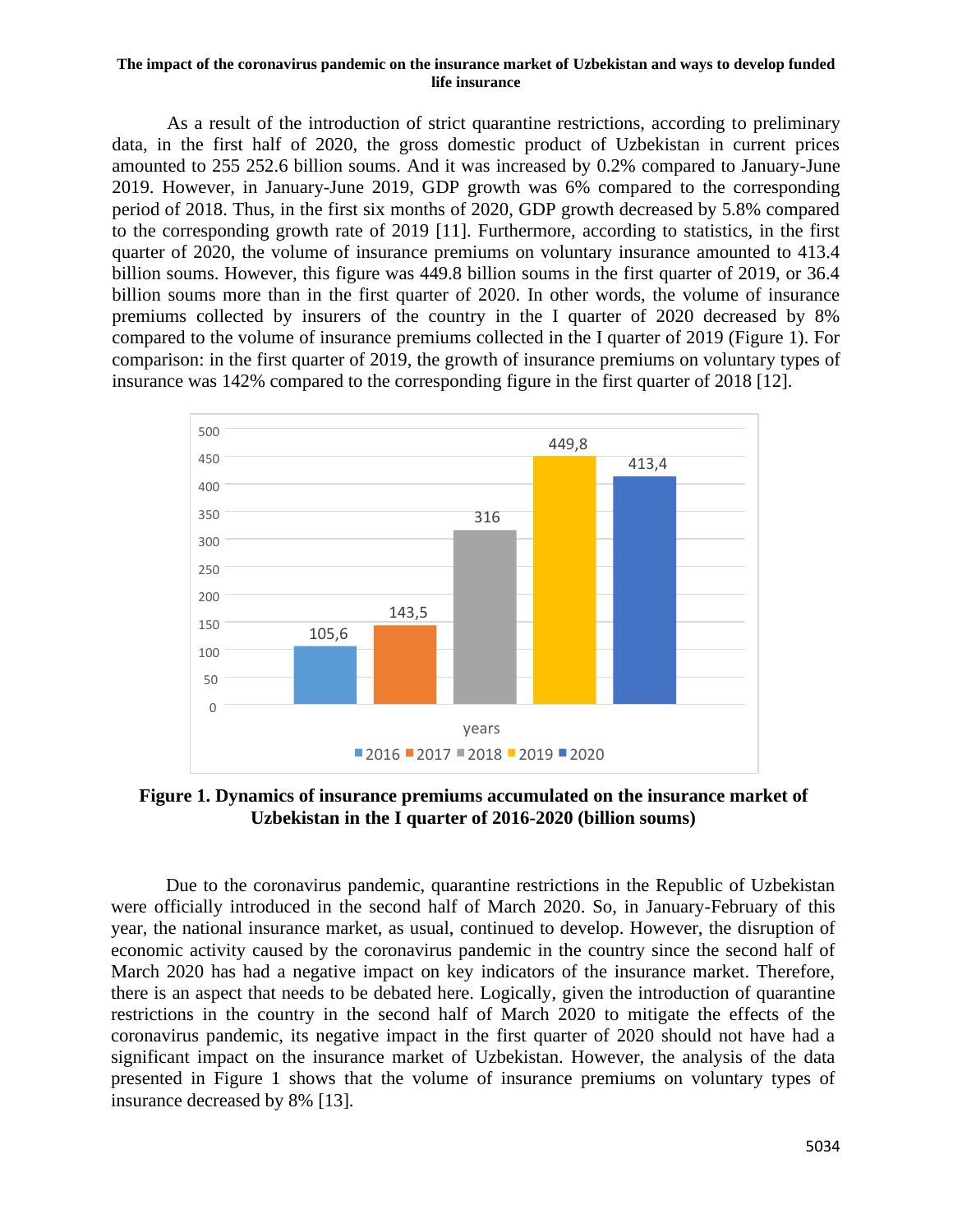As can be seen from Figure 1, the volume of insurance premiums on voluntary insurance collected in the insurance market of Uzbekistan in the I quarter of 2019 exceeded the volume of insurance premiums on voluntary insurance collected in the I quarter of 2018 by 133.8 billion soums or an increase of 142%. In the first quarter of 2018, compared to the first quarter of 2017, the receipt of insurance premiums on voluntary types of insurance increased by 220%. Based on this, the expert believes that if quarantine measures had not been introduced due to the coronavirus pandemic, perhaps by the end of the first quarter of 2020, the amount of insurance premiums received on voluntary types of insurance would have increased by an average of 140% [14].

According to the results of the first quarter of 2016-2020, insurance companies operating in the insurance market of the country made insurance payments in the amount of 550.5 billion soums to cover losses incurred by legal entities and individuals. Of this, 446.3 billion soums or 81.1% fell to voluntary insurance, the remaining 18.9% to compulsory insurance. It can also be seen from the data in the figure below (Figure 2) [15].



**Figure 2. Dynamics of insurance payments on the insurance market of Uzbekistan in the I quarter of 2016-2020 (billion soums)**

As can be seen from the data in Figure 2, the largest insurance payments in the analyzed period were made in the first quarter of 2019, amounting to 159.9 billion soums. In the first quarter of 2020, the coronavirus infection had not spread, and even during this period, we could observe a significant increase in the volume of insurance payments. However, due to the COVID-19 pandemic, the amount of insurance payments in the first quarter of 2020 amounted to 141.2 billion soums, which is 18.7 billion soums or 12% less than in the first quarter of last year. However, insurers' volume of insurance payments in the first quarter of 2019 amounted to 95.8 billion soums more than in the first quarter of 2018, increasing 249% [16].

In the first half of 2020, the insurance community of Uzbekistan in the media reported that even in the event of a coronavirus pandemic, insurance payments are made to cover the damage caused by insurance events. For example, the total liability of the insurance company "Kafolat" for the objects damaged by strong winds and rains in Bukhara region on April 27, 2020, amounted to 21.9 billion soums. soums, for a total of 195.1 mln. soums on 13 appeals. UZS was paid for insurance coverage. From April 6 to April 17, 2020, Uzbekinvest Insurance Company paid 132.9 million soums in insurance coverage.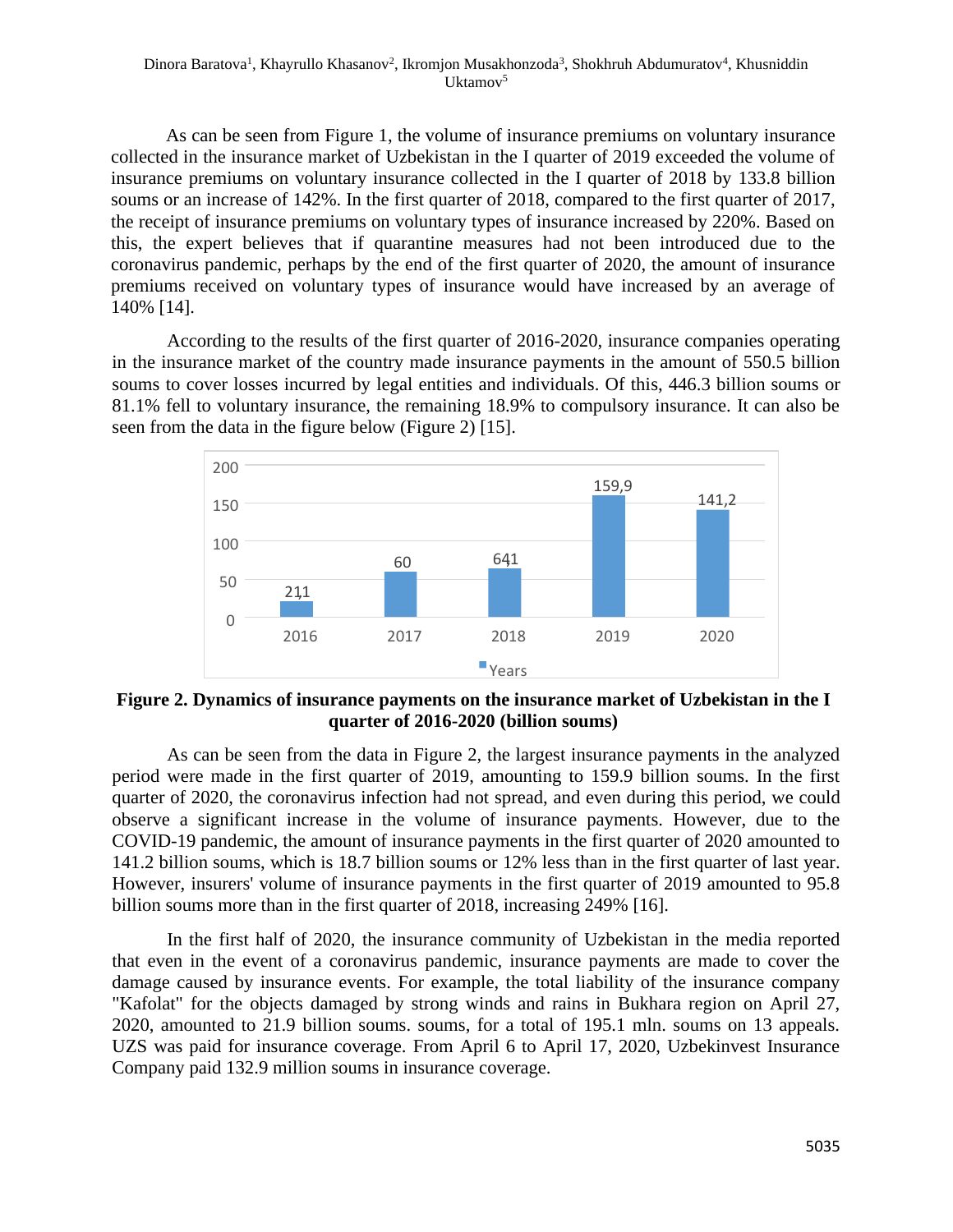The volume of insurance premiums decreased by 4% in the 1st quarter of 2020 compared to the 1st quarter of 2019. However, this change had a different effect on all insurance products. While the insurance premium rate for one type of insurance fell, the amount of insurance premiums for another type remained unchanged.

Regarding the impact of the coronavirus pandemic, industry experts believe that the impact of the pandemic has reduced the demand for life insurance and the number of new insurance contracts that need to be concluded. As a result, the amount of insurance premiums under current insurance contracts has sharply decreased.

In short, it can be said that the restrictive quarantine measures introduced in the wake of the COVID-19 coronavirus pandemic have had a negative impact on the development of the insurance market, along with a sharp slowdown in economic activity. As a result, in the first quarter of 2020, there was a decrease in some indicators of the insurance market development in Uzbekistan. However, due to the prevention of the spread of coronavirus infection, the elimination of cases of the virus, the production of vaccines capable of eradicating the virus and the implementation of mass vaccination, the economy will recover in the near future.

### **4 Results and Discussion**

The organizational and financial peculiarities of accumulative life insurance have necessitated a comprehensive review of methods that complement its content and assess the content of risks associated with this type of insurance. In this regard, we use the indicator "risk mass" used by scientists Yu.V. Rozhkov and L.P. Drozdovskaya, mentioned in the second part of the first chapter, to assess risk in cumulative life insurance. In accumulative life insurance, the quantitative magnitude of risks is determined by the indicator "risk mass". This indicator, expressed in monetary terms, allows a systematic analysis of the impact of internal and external economic factors on life insurance and the feasibility and effectiveness of savings processes. In general, the proposed indicator calculation allows to analyze the relationship between the components and elements of the internal structure of the accumulation process and to make various decisions in the accumulation process by the subjects of the insurance contract [19].

We will consider at the micro level the method of calculation of the indicator "Risk mass" concerning the subjects of the insurance contract, the calculation of which is directed to a separate contract of accumulative life insurance. The results of the risk mass calculation allow us to determine the causes of the relationship between the accumulated monetary resources, macroeconomic indicators and financial market indicators, and between the intermediate and final results of the process of accumulating life insurance of individuals. Furthermore, we explain the dynamics of change in the "risk mass". Finally, we offer possible practical actions of the subjects of the insurance contract on the management of the accumulative life insurance program.

The risk mass represents the monetary losses and the planned amount of savings for the insured, which may occur as a result of external economic (independent of the entity) and internal (dependent on the decisions of the entity) factors in the accumulation process during the term of the insurance contract.

External factors include the impact of inflation, the rate of return on investment resulting from the investment activities of the insurer. Internal factors include the insurer's acceptance or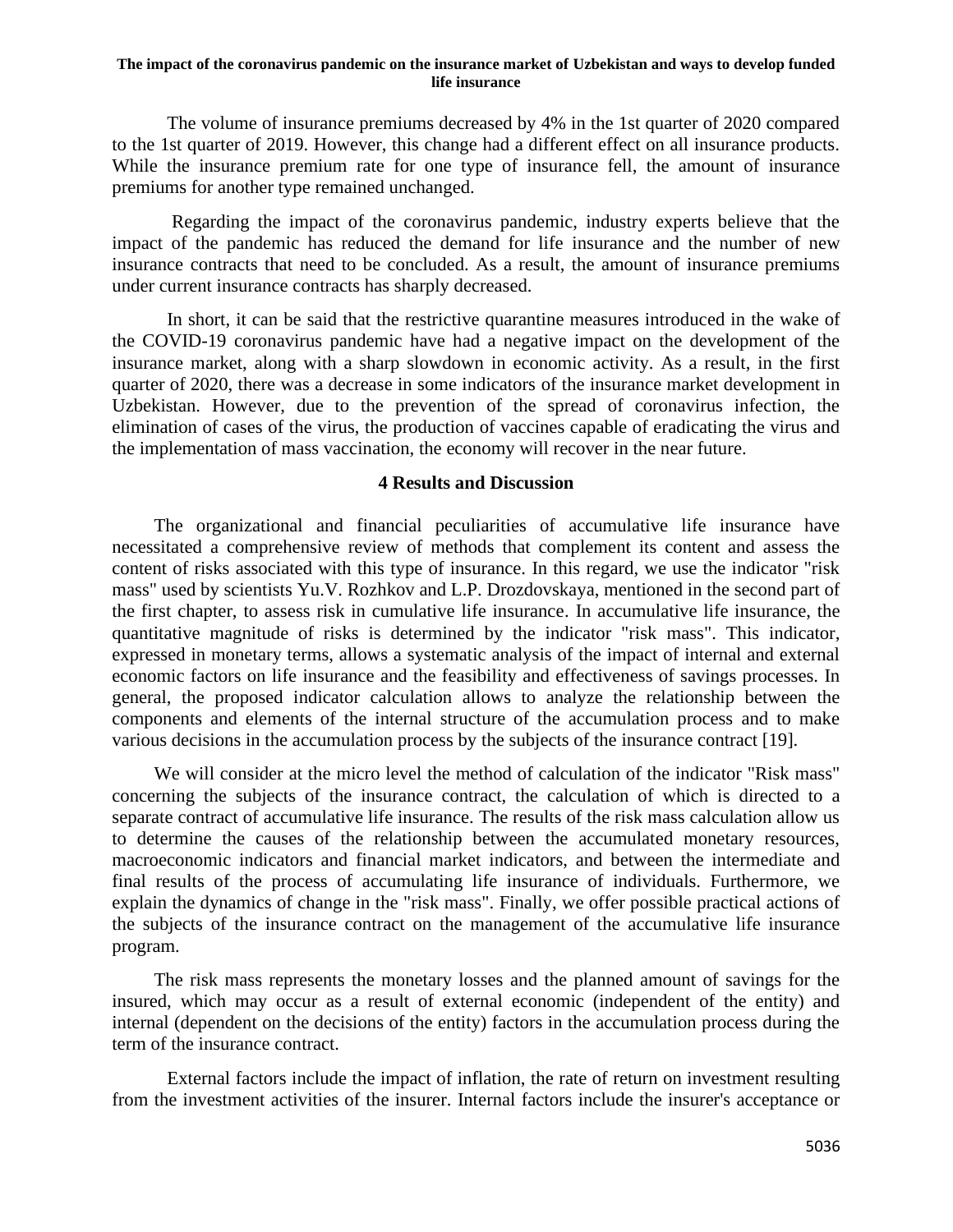non-acceptance by the insured of certain product capabilities (in terms of annual indexation of the sum insured and premiums, changes in the sum insured, opening an additional investment account), the choice of investment strategy (in life investment insurance) [ 20].

The risk mass consists of two parts: the main (real), ie expressed in terms of the difference between financial liabilities and guarantees, and the virtual - additional investment income.

Thus, the risk mass for the insured consists of the real part (expressed as the difference between the insurance premiums and the sum insured guaranteed by the insurer) and the expected investment income (virtual part). This indicator is a value indicator and assesses the risk in monetary terms and at any time based on the actual costs incurred and the expected return on investment. It can be described by the following formula [21]:

# **СРМ = ∑ТCБ – ТКCС + ∑КИДС (1)**

In this case:

СРМ – risk mass for the insured,

 $\Sigma$  TC<sub>B</sub> – paid insurance premium,

ТКCС – the amount of insurance guaranteed by the insurer in the event of reaching a certain age or the risk of death,

 $\Sigma$  КИДС – the amount of expected investment income.

The risk mass for the insurer reflects the amount of its liability to the insured and the monetary expression of losses that may occur as a result of the influence of external and internal factors during the term of the insurance contract.

External factors include macroeconomic factors: inflation, financial market indicators, return on investment, etc., and the probability of death of the insured or the insured during the term of the insurance contract. Internal factors include the availability of individual product options and their ability to be selected by the insured, the development of limiting conditions or additional opportunities for the accumulation process, the choice of areas for investing in insurance reserves, and more.

For the insurer, the risk mass also consists of the real part (in terms of the difference between the sum insured guaranteed by the insurer to the beneficiary and the insurance premiums actually paid by the insured) and the virtual (investment income amount) (virtual part) [22].

# **СРМ = CoЖҲ - ∑CСБ + ∑КИДС (2)**

In this case: СРМ – risk mass for the insurer,

CoЖҲ – the amount of liability guaranteed to the insured in the event of reaching a certain age or the risk of death,

 $\Sigma$  CC<sub>B</sub> – the amount of insurance premiums paid by the insured,

 $\Sigma$  КИДС – the amount of expected investment income.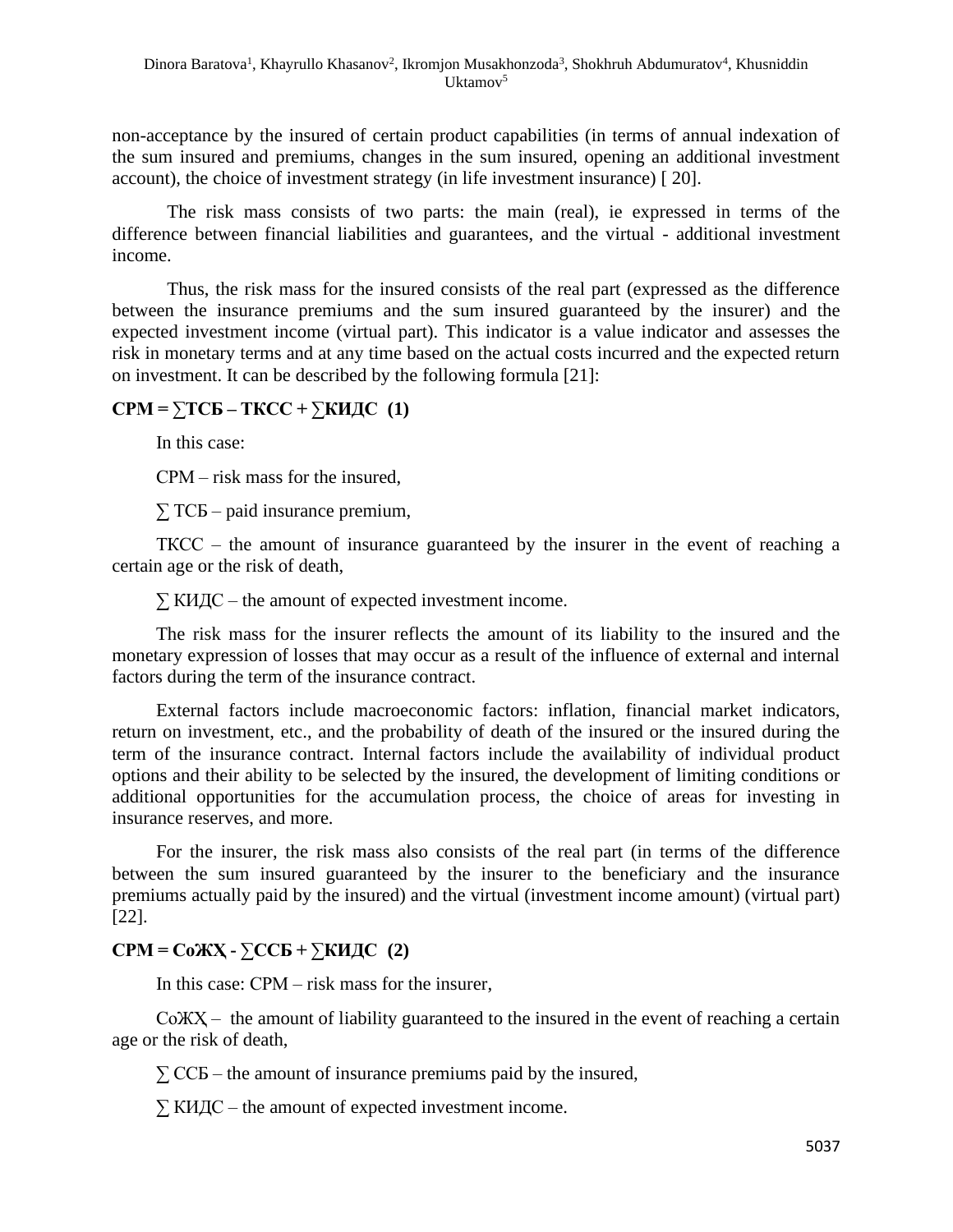In our example, a 25-year-old woman enters into a life insurance contract with a sum insured of 500,000 soums for a period of 20 years. The annual insurance premium, taking into account the level of risk, is 28,000 soums. This accumulative life insurance product is developed based on a mixed life insurance program, which provides the insurer with an obligation to pay the sum insured and investment income in the event of the risk of death or old age, as well as "Exemption from insurance premiums" (insurance contract term). The continuation of the main Program in the event that the insured is permanently in a state of complete incapacity for work until the end of the term) [23].

In addition, the accumulative life insurance product provides for the right to annually index the sum insured and the insurance premium to protect the insurance supply from inflation and exchange rate fluctuations. The indexation value is set annually by the insurer based on the macroeconomic indicators for the current year, which may be lower than or equal to the central bank's refinancing rate. The right of indexation may also apply only for the first half of the insurance contract term, as agreed in the insurance contract. In our example, the indexation value is 10%.

As external factors that may affect the accumulation process, we have adopted indicators of the inflation rate and the investment norm of profitability (minimum growth of savings guaranteed by the insurer). This indicator is calculated considering the gross investment rate of return developed by the insurer on the results of investment activities. We equalized their oscillations over time in the calculation and recorded them in their sequences at 0.5 and 0.7 percent, respectively. The obtained results allowed to follow the development of the three cases and to determine the dynamics of the increase and decrease of the risk mass for the subjects of the insurance contract. Let's consider these cases in more detail [24].

The given an example is obvious and provides an overview of the essence and method of calculating this indicator. The calculation did not consider the probability of annual changes in macroeconomic indicators, the error in the value of investment income, the impact of taxes and strict adherence to the methodology of calculation of mathematical reserves.

In our study, the insurer is a specific entity operating under the laws of Uzbekistan, and the consumer can be real (with a life insurance policy) and potential (which can be insured under accumulative life insurance).

The questionnaires developed by us for research purposes are divided into four groups:

The first group of questionnaires contained general questions (1-7), which allowed to determine the socio-economic characteristics of the respondents.

The second group allows to determine the insurance culture of the respondents (8-9) and to determine the preferences of the insurer based on territorial-classification characteristics.

The third group of questions (10-12) allows to determine the deposit choices of the respondents.

The fourth group of questions (13-15) allows to determine the characteristics of consumption in accumulative life insurance.

The second phase was conducted over a quarter of the survey, involving the respondents' families, friends, acquaintances, colleagues, and social media.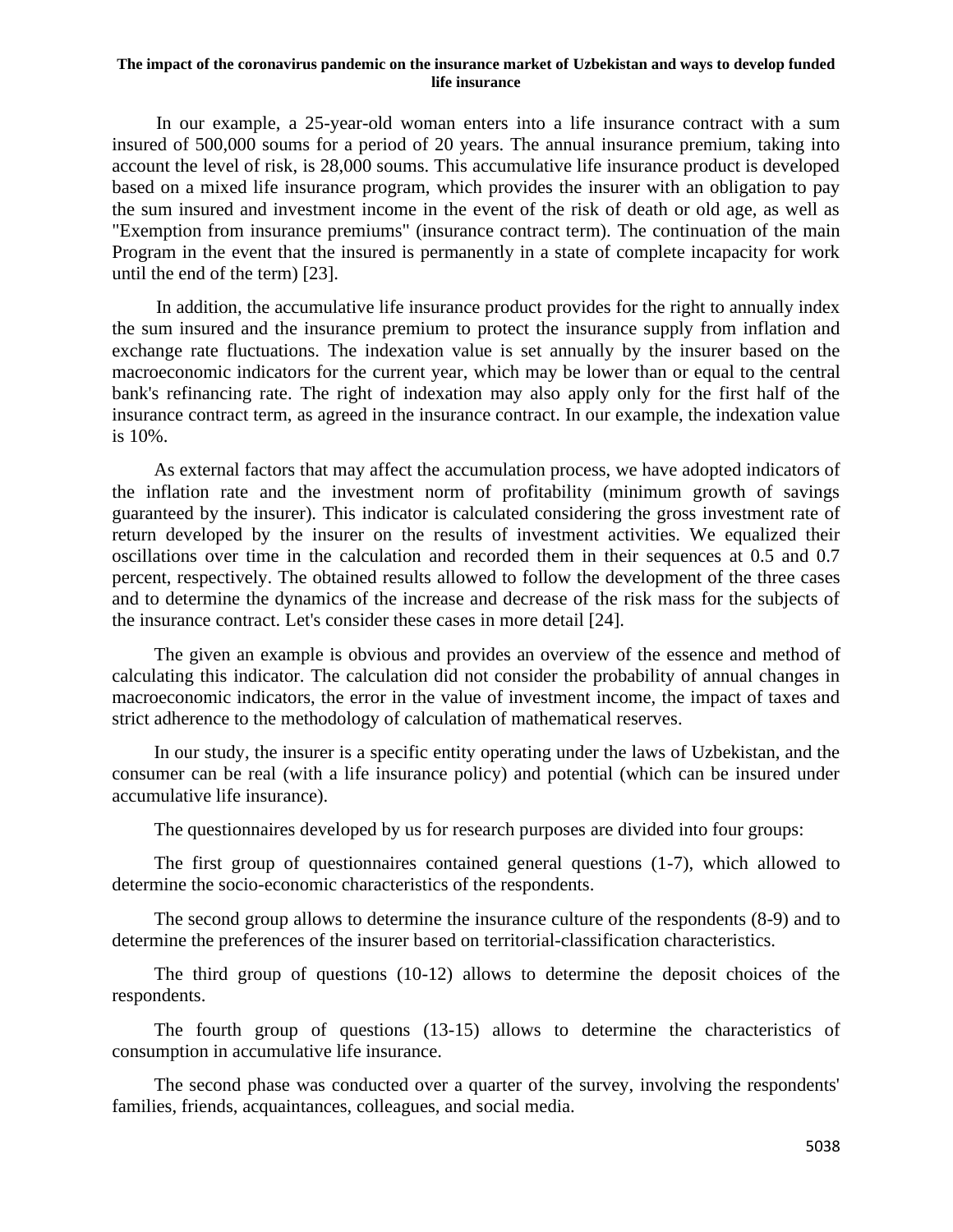The final phase of the study consisted of analyzing the data obtained from the responses of the survey participants. Evaluation indicators were presented in the form of maximum and minimum scores of responses.

We analyze the responses received from the first group of questionnaires. Socio-economic analysis of respondents showed that 25.4% of those surveyed were men and 74.6% were women. The average age of men is 30 years, and the average age of women is 28 years. Of the total respondents, 78.2% are employees, 12.5% are entrepreneurs and managers, 9.3% are students and retirees. The main part of the survey was in the financial and credit sector, which accounted for 41.4%, budget workers 24.3%, manufacturing and industry 11.4%, trade 7.8%, services 7.9%, domestic 5, 1%. The number of those employed in private practice was small, at 2.1%. 52.5% of individuals have a monthly income of 1.5 million to 3 million soums, 24.1% of respondents receive a salary of 3 million to 5 million soums, 11.6% of individuals earn more than 5 million soums. 1.5 mln. those are earning less than 11.9%. Of these, 3 mln. 74.5% of those earning up to UZS 3 million are women. Men are earning more than UZS 65.4%. Thus, the main part of the respondents is the economically active population, which allows assessing the consumer demand for accumulative life insurance.

The second group uses the respondents' responses to determine the insurance culture of the insured, their views on insurance and which insurance companies they prefer. 54.1% of respondents are users of insurance services, of which 60% are men and 40% are women. Thus, more than half of those surveyed say they need insurance services.

We analyze the marital status of respondents, the availability of children, age and propensity to insurance in terms of income.

The majority of those over the age of 30 admit to the need for insurance, with 73.4% of those aged 31 to 54 and 77.5% of those aged 55 and older. 52.5% of those aged 23 to 30 have a tendency to purchase insurance policies (see Table 1). After analyzing the data, it can be concluded that there is a relationship between age and propensity to insure.

# **Table 1**

|                   | <b>Number of respondents</b> |                                                  |              |  |  |  |
|-------------------|------------------------------|--------------------------------------------------|--------------|--|--|--|
| Age               | <b>Tendency to insure</b>    | inclination<br>N <sub>0</sub><br>to<br>insurance | <b>Total</b> |  |  |  |
| $20 - 22$         | 48                           | 104                                              | 152          |  |  |  |
| 23-30             | 337                          | 304                                              | 641          |  |  |  |
| $31 - 54$         | 130                          | 47                                               | 177          |  |  |  |
| Over 55 years old | 31                           | 9                                                | 40           |  |  |  |
| <b>Total</b>      | 546                          | 464                                              | 1010         |  |  |  |

Relationship between people's propensity for insurance by age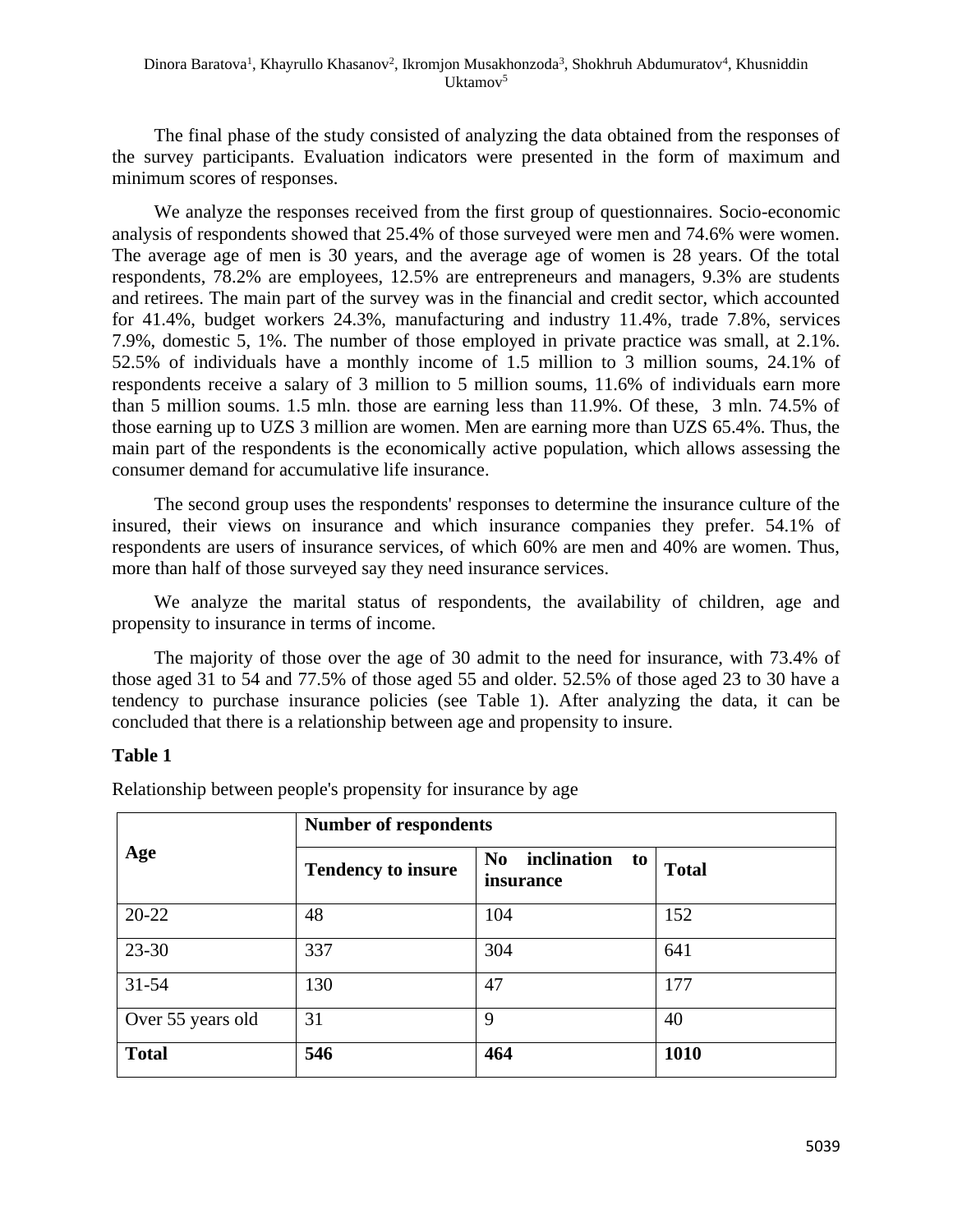There is also a correlation between people's marital status and the availability and number of children, which can be seen from the data in the table below (see Table 2). At the same time, the presence of children was more prone to insurance than marital status.

# **Table 2**

| Family<br>conditio | <b>Respondents, (person)</b> |                |       | <b>Childre</b><br>n | Respondents,<br>(person) |                |       |
|--------------------|------------------------------|----------------|-------|---------------------|--------------------------|----------------|-------|
| n                  | yes                          | N <sub>o</sub> | total | presence            | yes                      | N <sub>o</sub> | total |
| married            | 281                          | 200            | 481   | yes                 | 218                      | 123            | 341   |
| unmarrie<br>d      | 265                          | 264            | 529   | N <sub>o</sub>      | 328                      | 341            | 669   |
| <b>Total</b>       | 546                          | 464            | 1010  | total               | 546                      | 464            | 1010  |

Interdependence on people's marital status and the availability of children

However, the propensity is caused more by the adequacy of the financial opportunity than by the above factors. As people's financial capacity increases and their property increases, they tend to use insurance services more (see Table 3).

# **Table 3**

The relationship between people's income levels and their propensity for insurance

| <b>Income level</b>                         | Number of respondents, person |                |       |  |
|---------------------------------------------|-------------------------------|----------------|-------|--|
|                                             | yes                           | N <sub>o</sub> | total |  |
| 1.5 mln. less than UZS                      | 40                            | 80             | 120   |  |
| $1.5$ mln. from soums -<br>3 mln. up to UZS | 266                           | 264            | 530   |  |
| 5 million soums up to<br>UZS                | 148                           | 95             | 243   |  |
| 5 mln. higher than UZS                      | 92                            | 25             | 117   |  |
| <b>Total</b>                                | 546                           | 464            | 1010  |  |

Of course, this law seeks to increase the financial capacity of a person to buy various types of property, use quality medical services, get education, travel, improve housing conditions, and at the same time reduce the risk of losses in these areas.

It can be concluded that his age and income primarily influence a person's propensity to insure. Marital status and the presence or absence of children seem to have less impact on the propensity for insurance.

# **Table 4**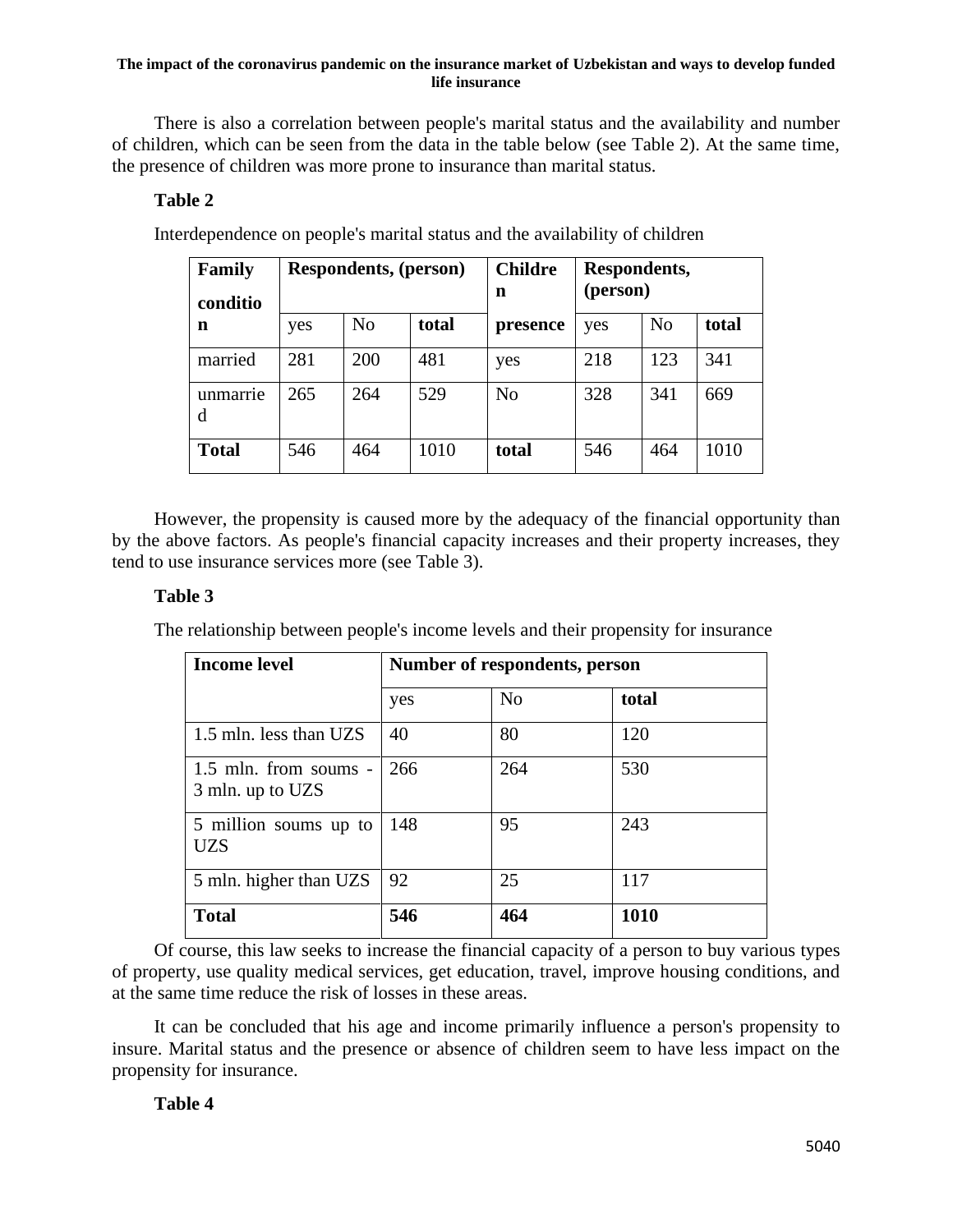#### Dinora Baratova<sup>1</sup>, Khayrullo Khasanov<sup>2</sup>, Ikromjon Musakhonzoda<sup>3</sup>, Shokhruh Abdumuratov<sup>4</sup>, Khusniddin Uktamov<sup>5</sup>

| Family<br>condition | <b>Number</b><br>person | <sub>of</sub>  | respondents, | <b>Children</b><br>presence | <b>Number</b><br>person | <b>of</b>      | respondents, |
|---------------------|-------------------------|----------------|--------------|-----------------------------|-------------------------|----------------|--------------|
|                     | yes                     | N <sub>o</sub> | total        |                             | yes                     | N <sub>o</sub> | total        |
| married             | 321                     | 160            | 481          | yes                         | 242                     | 99             | 341          |
| unmarried           | 337                     | 192            | 529          | N <sub>0</sub>              | 416                     | 253            | 669          |
| <b>Total</b>        | 658                     | 352            | 1010         | total                       | 658                     | 352            | 1010         |

The relationship between marital status and the presence of children and the propensity to save

Let us now consider the effect of the above factors on individuals' tendency to accumulate and accumulate. According to the survey, 65.1% of respondents are saving a portion of their earnings. This figure was 78.2% for men and 60.7% for women. Married individuals and children accounted for 66.7% of men and 71% of women on this indicator (see Table 3.4). The presence of children seems to create a greater tendency to accumulate. But this factor is not much different from the marital factor.

# **Table 5**

The relationship between a person's age and income level

| Age          | <b>of</b><br><b>Number</b><br>respondents,<br>person |     |       | Income level                                       | <b>Number</b> | respondents, person | оf    |
|--------------|------------------------------------------------------|-----|-------|----------------------------------------------------|---------------|---------------------|-------|
|              | yes                                                  | no  | total |                                                    | yes           | no                  | total |
| $20 - 22$    | 80                                                   | 72  | 152   | 1.5 mln. less than<br>UZS                          | 14            | 106                 | 120   |
| $23 - 30$    | 425                                                  | 216 | 641   | from<br>1.5<br>mln.<br>soums - 3 mln. up<br>to UZS | 342           | 188                 | 530   |
| $31 - 54$    | 129                                                  | 48  | 177   | mln. 5 million<br>3<br>soums up to UZS             | 200           | 43                  | 243   |
| Abov<br>e 55 | 24                                                   | 16  | 40    | 5 mln. higher than<br><b>UZS</b>                   | 102           | 15                  | 117   |
| <b>Total</b> | 658                                                  | 352 | 1010  | <b>Total</b>                                       | 658           | 352                 | 1010  |

In humans, the tendency to accumulate increases as the income of oneself and one's family increases (see Table 5). It involves raising funds for the purchase of valuables, cars and real estate, and future purposes. In this case, the effect of age on the change in a person's propensity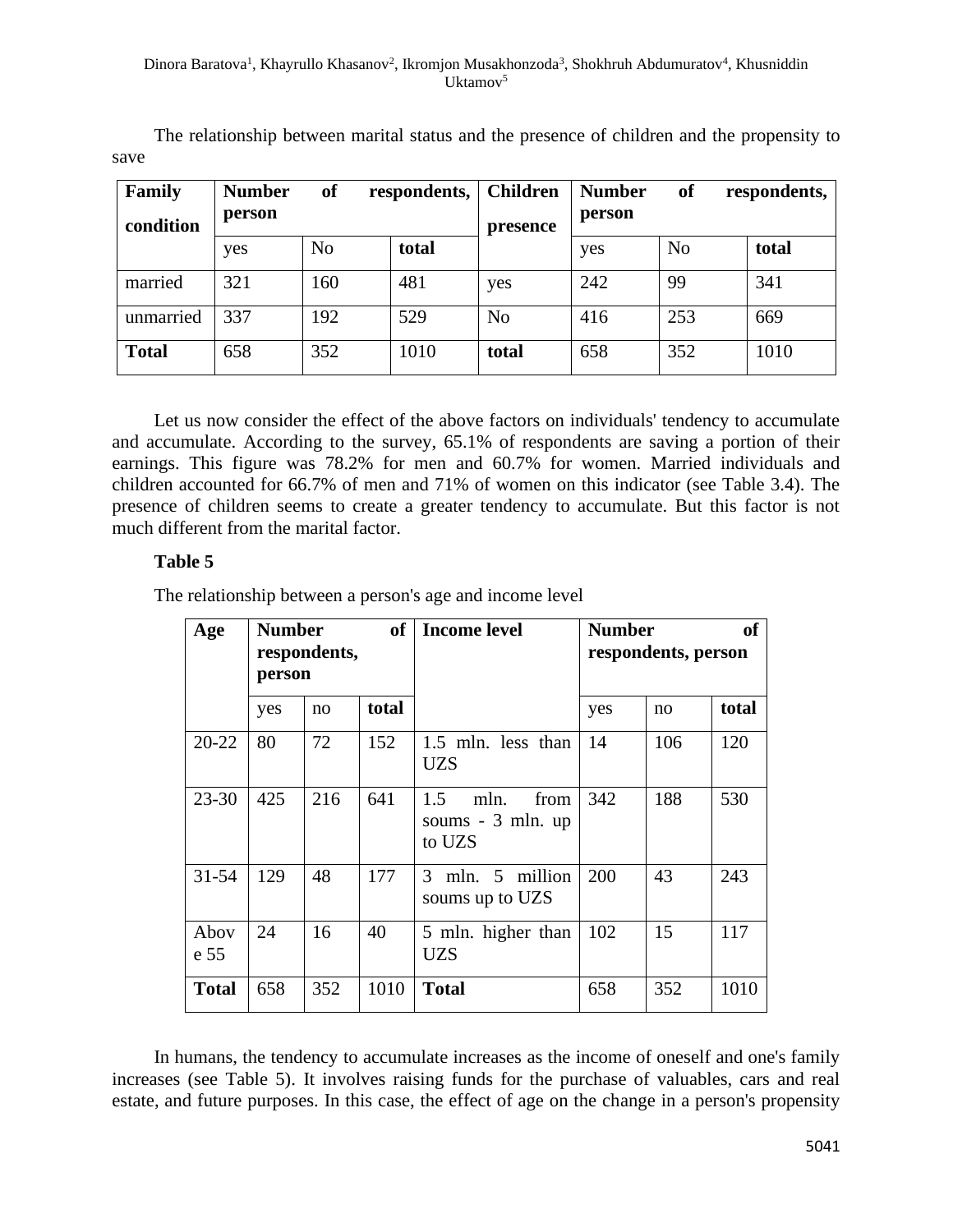to save is insignificant. When a person's financial situation improves, the tendency to save also increases [24].

Surveys conducted to determine the relationship between a person's social status and propensity to save found that employees were more likely to be insured and that those employees were more likely to be insured than managers. It can be explained by the fact that their understanding of insurance is adequate (see Table 6).

# **Table 6**

The relationship between a person's social status and propensity to accumulate

| <b>Social status</b>                  | Number of respondents,<br>person |     |                 |  |
|---------------------------------------|----------------------------------|-----|-----------------|--|
|                                       | yes                              | no  | tot<br>al       |  |
| Reads (student, doctoral student)     | 13                               | 66  | 79              |  |
| Does not work (pension, decree, etc.) | $\Omega$                         | 15  | 15              |  |
| It works                              | 539                              | 251 | 790             |  |
| Entrepreneur                          | 26                               | 7   | 33              |  |
| Leader                                | 80                               | 13  | 93              |  |
| <b>Total</b>                          | 658                              | 352 | 101<br>$\theta$ |  |

Independent funds are the most necessary instrument of accumulation, regardless of the amount of income (a savings instrument that does not provide for additional income). This tool is the simplest and does not require special capabilities and knowledge, so this type of savings is 3.5 million. soums are of more interest among those surveyed with income (see Table 7). It should also be noted that as income increases, so does the variety of instruments used.

All participants who did not make a deposit at the time of the survey, but stated that they intended to save in the future, stated that they would put their savings in a bank deposit and an independent fund (see Table 8). 13 percent of participants had difficulty answering.

Thus, based on the absolute majority of the forms of accumulation (real and future) selected by the respondents, the demand ranking for the instruments of accumulation was as follows [25]:

1st place - independent accumulation;

2nd place - bank deposit;

3rd place - real estate purchase;

4th place - accumulative pension fund;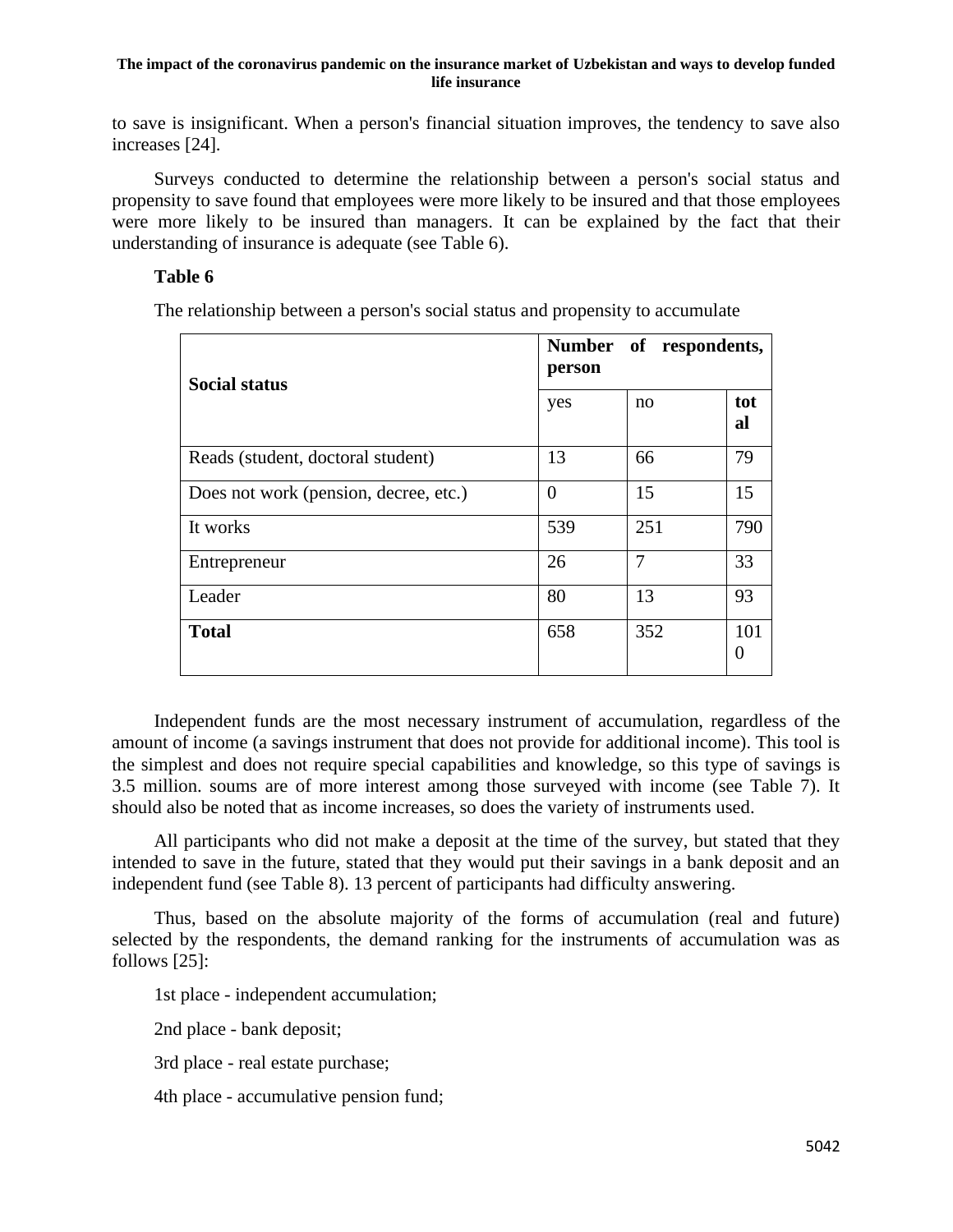5th place - purchase of gold and other precious metals;

6th place - the purchase of accumulative life insurance policy;

7th place - buying stocks, currency, etc.

### **Table 7**

Instruments used to make savings in conditions of different income levels

| <b>Accumulation tools</b>                                            | Percentage of respondents,%                      |                                                |                                        |                                           |  |  |  |
|----------------------------------------------------------------------|--------------------------------------------------|------------------------------------------------|----------------------------------------|-------------------------------------------|--|--|--|
|                                                                      | <b>Monthly income</b>                            |                                                |                                        |                                           |  |  |  |
|                                                                      | 1.5<br>mln.<br><b>less</b><br>than<br><b>UZS</b> | 1.5 million to<br>million.<br>3.5<br>up to UZS | 3.5<br>mln.<br>and 5 mln.<br>up to UZS | 5<br>mln.<br>higher<br>than<br><b>UZS</b> |  |  |  |
| Bank deposits                                                        | 40                                               | 31                                             | 56                                     | 83                                        |  |  |  |
| life<br>Accumulative<br>insurance policy                             | $\theta$                                         | 3                                              | 12                                     | 21                                        |  |  |  |
| Focus on valuables                                                   | $\theta$                                         | $\overline{0}$                                 | $\overline{4}$                         | $\theta$                                  |  |  |  |
| Buying real estate                                                   | $\overline{0}$                                   | 15                                             | $\overline{4}$                         | 29                                        |  |  |  |
| Accumulative<br>pension fund                                         | $\theta$                                         | 24                                             | 24                                     | 29                                        |  |  |  |
| Independent fund                                                     | 64                                               | 55                                             | 28                                     | 42                                        |  |  |  |
| Financial<br>(MB,<br>instruments<br>shares,<br>currency,<br>$etc.$ ) | $\theta$                                         | 5                                              | 12                                     | 21                                        |  |  |  |

The answers to the Group 3 questions led to the conclusion that there was a problematic situation formed from the participants' opinions on savings and insurance. In our opinion, this indicates that the traditions of insurance in Uzbekistan have not yet fully penetrated into the understanding of members of society, the population has insufficient understanding of the savings and consumption characteristics of life insurance, lack of confidence in long-term savings instruments. Therefore, people prefer other short and liquid forms of savings, such as bank deposits and independent savings.

# **Table 8**

Savings instruments that plan to accumulate at different levels of income

| <b>Accumulation tools</b> | Percentage of respondents,% |
|---------------------------|-----------------------------|
|---------------------------|-----------------------------|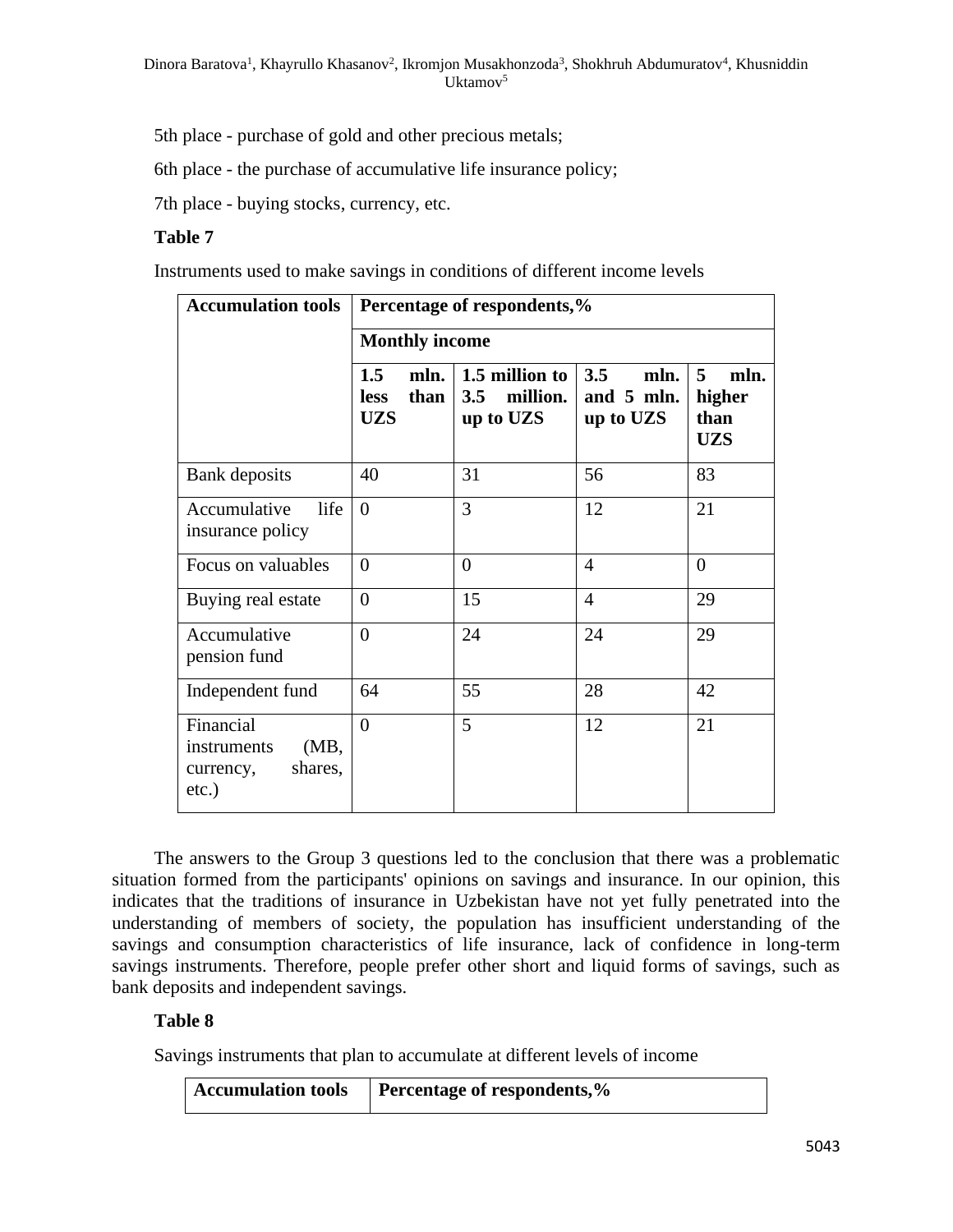|                                                          | <b>Monthly income</b>                 |                                             |                                                     |                                           |  |  |
|----------------------------------------------------------|---------------------------------------|---------------------------------------------|-----------------------------------------------------|-------------------------------------------|--|--|
|                                                          | $1.5$ mln.<br>less than<br><b>UZS</b> | 1.5 million to<br>3.5 million.<br>up to UZS | 3.5<br>mln.<br>5<br>and<br>mln. up to<br><b>UZS</b> | 5<br>mln.<br>higher<br>than<br><b>UZS</b> |  |  |
| Bank deposits                                            | 27                                    | 46                                          | 27                                                  | $\theta$                                  |  |  |
| life<br>Accumulative<br>insurance policy                 | $\theta$                              | 8                                           | $\overline{0}$                                      | 5                                         |  |  |
| Focus on valuables                                       | $\theta$                              | $\overline{4}$                              | $\overline{0}$                                      | 12                                        |  |  |
| Buying real estate                                       | 48                                    | 54                                          | $\theta$                                            | 56                                        |  |  |
| Accumulative pension<br>fund                             | 13                                    | 10                                          | $\overline{0}$                                      | 14                                        |  |  |
| Independent fund                                         | 41                                    | 38                                          | 83                                                  | $\theta$                                  |  |  |
| Financial instruments<br>(MB, currency,<br>shares, etc.) | $\theta$                              | 25                                          | $\overline{0}$                                      | 23                                        |  |  |

Participants ' responses were divided across all response options when we analyzed the reasons for concluding or rejecting a funded life insurance contract (see Table 9). The majority of respondents, however, who did not want to buy a funded life insurance policy, also cited the following as the most important criteria for life insurance: affordability of the insurance policy, the guarantee of insurer reliability and simple appearance of the insurance product ( special terms are not used in insurance rules and insurance contracts).

# **Table 9**

The composition of the reasons for concluding or denying a funded life insurance contract

| <b>Answer option</b>                            | <b>Number</b><br>of<br>respondents,<br>person | Share,% |
|-------------------------------------------------|-----------------------------------------------|---------|
| I have a life insurance policy                  | 89                                            | 8,8     |
| Yes, I plan to take the police                  | 136                                           | 13,5    |
| Yes, but the terms offered are not satisfactory | 73                                            | 7,2     |
| Yes, but I can't buy it because it's expensive  | 75                                            | 7,4     |
| No, this is an expensive product                | 71                                            | 7,0     |
| No, this is not an effective way to put money   | 155                                           | 15,3    |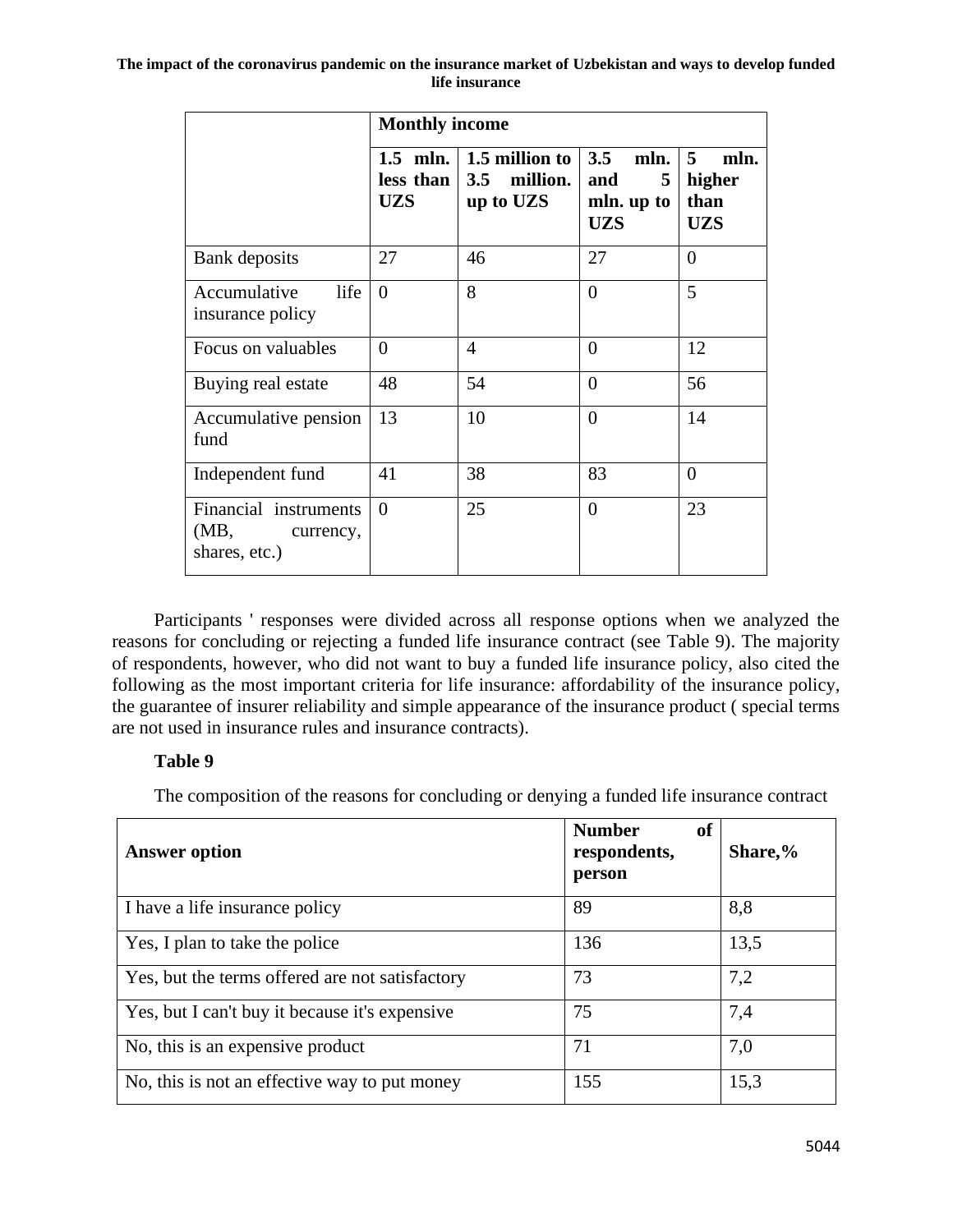#### Dinora Baratova<sup>1</sup>, Khayrullo Khasanov<sup>2</sup>, Ikromjon Musakhonzoda<sup>3</sup>, Shokhruh Abdumuratov<sup>4</sup>, Khusniddin Uktamov $5$

| I have never heard of this instrument | 103  | 10,2 |
|---------------------------------------|------|------|
| I don't want to                       | 283  | 28,0 |
| No, because I don't trust insurers    | 25   | 2,5  |
| <b>Total</b>                          | 1010 | 100  |

21% of men and 26% of women wanted satellite insurance services as well. Such services include medical services, legal support of insurance contracts, call centers and others.

Based on the survey, it can be concluded that the results of the survey are consistent with the results of international research presented in the second section of the second chapter of this dissertation. The reasons for low consumer demand are issues that are common to both research objects, such as rationally limited demand, psychological and behavioral confidence. Again, two reasons can be cited as reasons for the low demand for life insurance, such as a lack of understanding of the characteristics of the life insurance product to be accumulated and a lack of trust in insurers. However, it should be noted that many potential insurers cannot decide on the contract without a good understanding of the advantages of life insurance and its need for them [26].

Summarizing the survey results, we concluded that the factors that ensure the formation of demand for savings life insurance are as follows.

1. Accumulated life insurance products must be compatible with a person's life processes. That is, people get married when they are young, educated in school and then in secondary special or higher education institutions, and then their income opportunities expand, and in turn, their interest in protecting that income increases. So now they are thinking more about real estate, buying different household appliances and cars to improve the family's social conditions, educating the children as they grow up, and raising funds for weddings, thinking about the children's future. Then, as they approach retirement age, they try to accumulate savings for retirement.

2. Positive events in a person's life, such as the birth of a child, moving to a new job, career growth, buying real estate, buying a car, etc., are situations that attract the purchase of accumulative life insurance products on their special terms.

3. Individual attitudes towards risk and liability play a special role in people's insurance culture. People who live a healthy lifestyle (do not smoke, do not drink alcohol and do not engage in various other health and spiritually harmful habits) are far from various risks, and they think about saving more. People with a high sense of responsibility for those whose lives and activities depend on them (family members or dependents) are concerned that those who depend on them may become ill or disabled, encouraging them to take out life insurance for themselves and the people under their responsibility.

4. Accumulated life insurance also covers several partially related risks to social security and social insurance. The global trend in this regard is that the state and employers are putting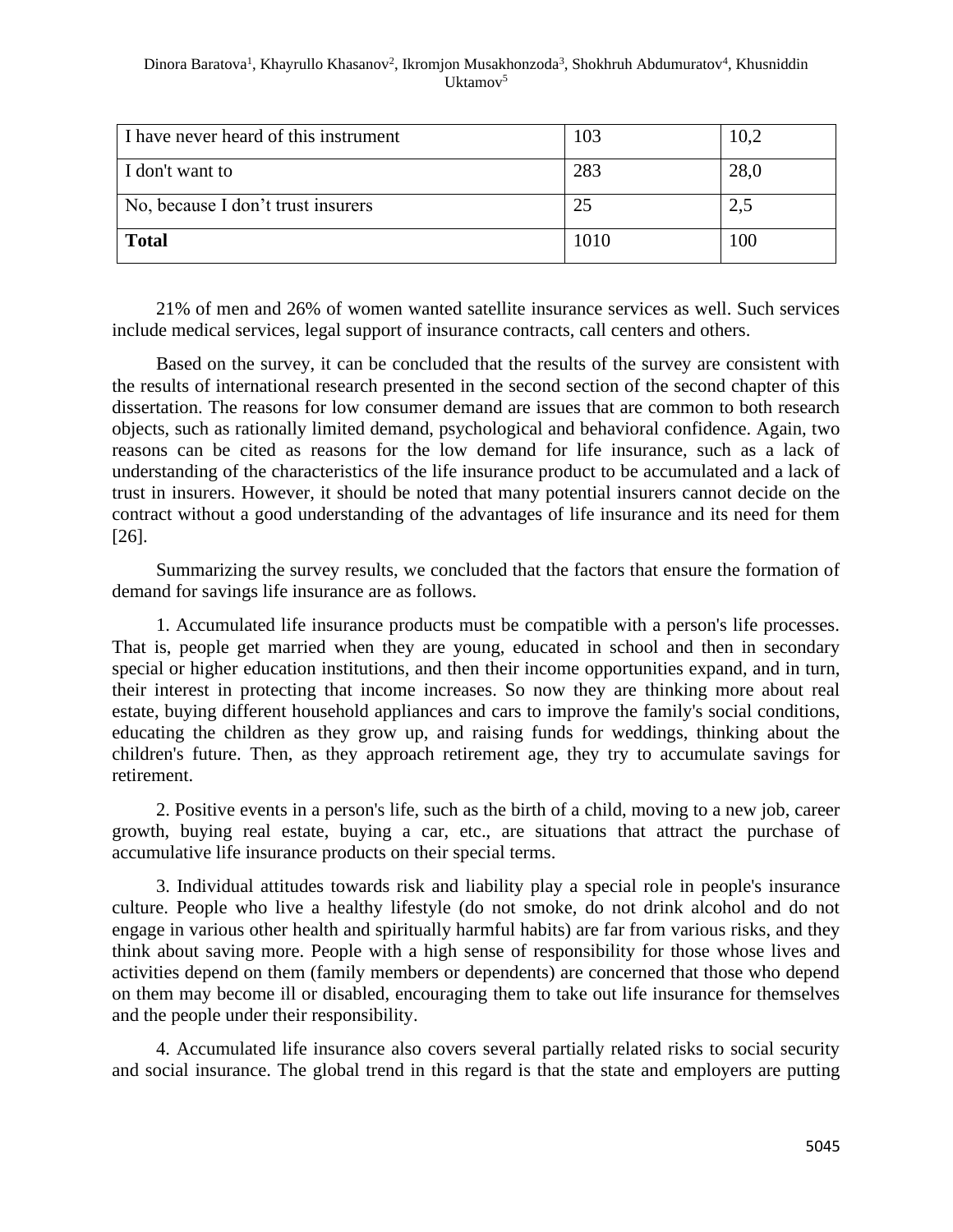the financial responsibility for such risks on the shoulders of more individuals. In this case, this type of insurance assumes this burden.

5. Other factors influencing insurance decisions: recommendations of financial advisers, recommendations of family, recommendations of friends and acquaintances and colleagues, conclusions about the death of a loved one in an accident, the results of other accidents, world events and catastrophes and so on.

6. Creating interest in life insurance is accumulated in insurers' potential insurers using marketing tools rather than advertising. At the same time, the use of innovations to change the design of products and carry out explanatory work among people serves to change their attitude towards insurance.

As mentioned earlier, the purpose of diagnosing consumer demand is to develop recommendations for increasing consumer demand for individuals' accumulative life insurance.

#### **5 Conclusions**

The above goals can be achieved through the effective implementation of life insurance in the example of developed countries. With this in mind, the government of Uzbekistan pays special attention to the development of life insurance. However, this insurance network has not developed to today's level. Therefore, it requires in-depth research in this area.

The following conclusions were drawn during the study of the monograph:

1. In the nineteenth and twenty-first centuries, the content and economic significance of life insurance in economics have been improved and expanded based on defining its genesis, broadening the understanding of this insurance, defining its organizational and financial features.

2. Accumulative life insurance is a unique type of insurance based on the doctrine of dualism, the belief in longevity in the event of a sudden death at any stage of a person's life.

3. Accumulated life insurance is related to the negative and positive circumstances in the lives of individuals (insured and insured persons). It is based on the principles of payment (insurance premium), return (insurance coverage), maturity (insurance period), profitability (the additional investment income) is a type of insurance aimed at protecting their property interests.

4. Movable life insurance is characterized by the accumulation of insurance amounts during the entire term of the insurance contract. Consequently, it is based on people's tendency to save (save their funds) and earn investment income.

5. Life insurance in Uzbekistan and accumulative life insurance has significantly lower rates than in developed and many developing countries.

6. In recent years, our country has made some progress in life insurance, and this growth is mainly due to tax benefits provided by the government for long-term life insurance.

7. The main reasons for the low level of life insurance in Uzbekistan compared to these types of insurance in many countries are high inflation and devaluation in the economy, relatively low incomes, insurance companies' inexperience, and low-income public confidence in insurance services.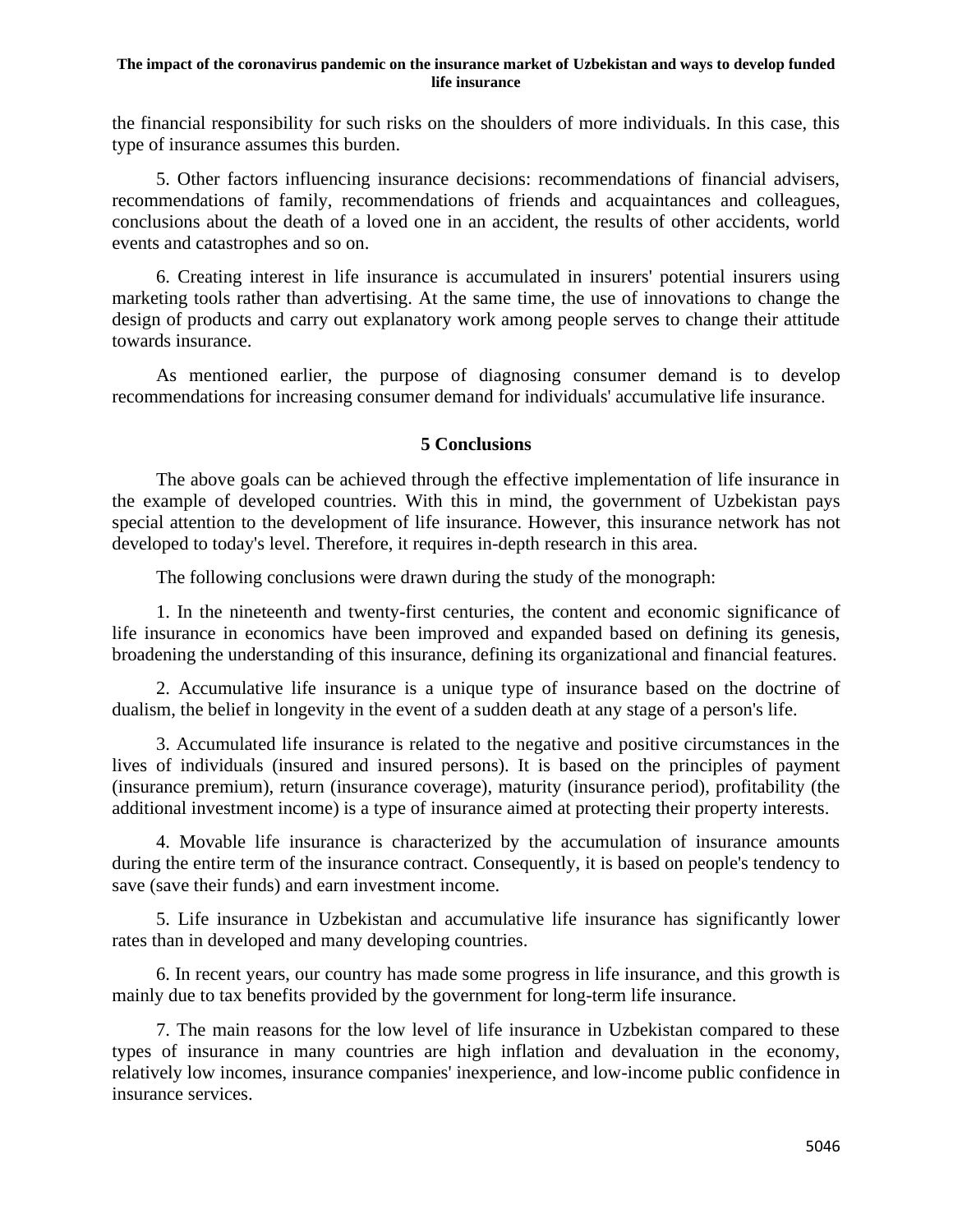8. Given that the main source of income of an insurance company engaged in accumulative life insurance is the income from the investment of accumulated insurance premiums, the lack of profitable investment instruments in Uzbekistan slows down this type of development insurance.

9. The fact that the insurance legislation of Uzbekistan does not allow foreign insurance companies to operate in the national market limits the possibility of direct study of the experience of advanced foreign insurance companies.

10. The level of competition in the national insurance market of Uzbekistan is relatively low. Allowing foreign insurance companies to operate in the domestic market will lead to increased competition in the market.

11. An insurance company needs to ensure data transparency for policyholders to increase its clientele. To do this, insurance companies must first and foremost provide insurance services, indicators of their financial stability and other information on time and in a manner that is easy to use in attracting potential policyholders. But so far, insurance companies have not created the necessary conditions for the insured. In order to eliminate this shortcoming, it is necessary to establish by law that insurance companies publish information related to their activities on time and to establish a procedure for imposing fines on insurance companies that do not comply with the required level.

12. In order to increase the level of profitability of investment activities of national insurance companies, insurance companies must ensure the transparency of information on their investment opportunities through their websites. In addition, it will create opportunities for entities in need of investment funds to meet their investment needs while expanding the choice of investment recipients for insurance companies.

13. General, statistical and analytical data on the insurance market of Uzbekistan are not published sufficiently and on time. The lack of timely and complete disclosure of such data makes it difficult to research the field and identify problems on time. Therefore, it is necessary to entrust this task to the "Insurance Market Development Agency" or "Association of Professional Participants of the Insurance Market of Uzbekistan" to determine the means of control over its implementation and create a separate site for the publication of such information.

14. In the context of high inflation, in order to achieve the conclusion of long-term (five years and more) accumulative life insurance contracts, as well as taking into account the differences in income levels of people at different stages of life (increasing or decreasing insurance premiums at the discretion of the insured) It is necessary to develop and offer insurance products, which are calculated in the form of) and linked to a fixed exchange rate.

15. In order to popularize life microinsurance, the development of standard rules for the use of this type of insurance, including the organization of insurance of the poor based on publicprivate partnership, will give the desired result.

# **References**

1. Decree of the President of the Republic of Uzbekistan No. PD-5969 of March 19, 2020 2. Decree of the President of the Republic of Uzbekistan dated January 29, 2020 No. F-5537